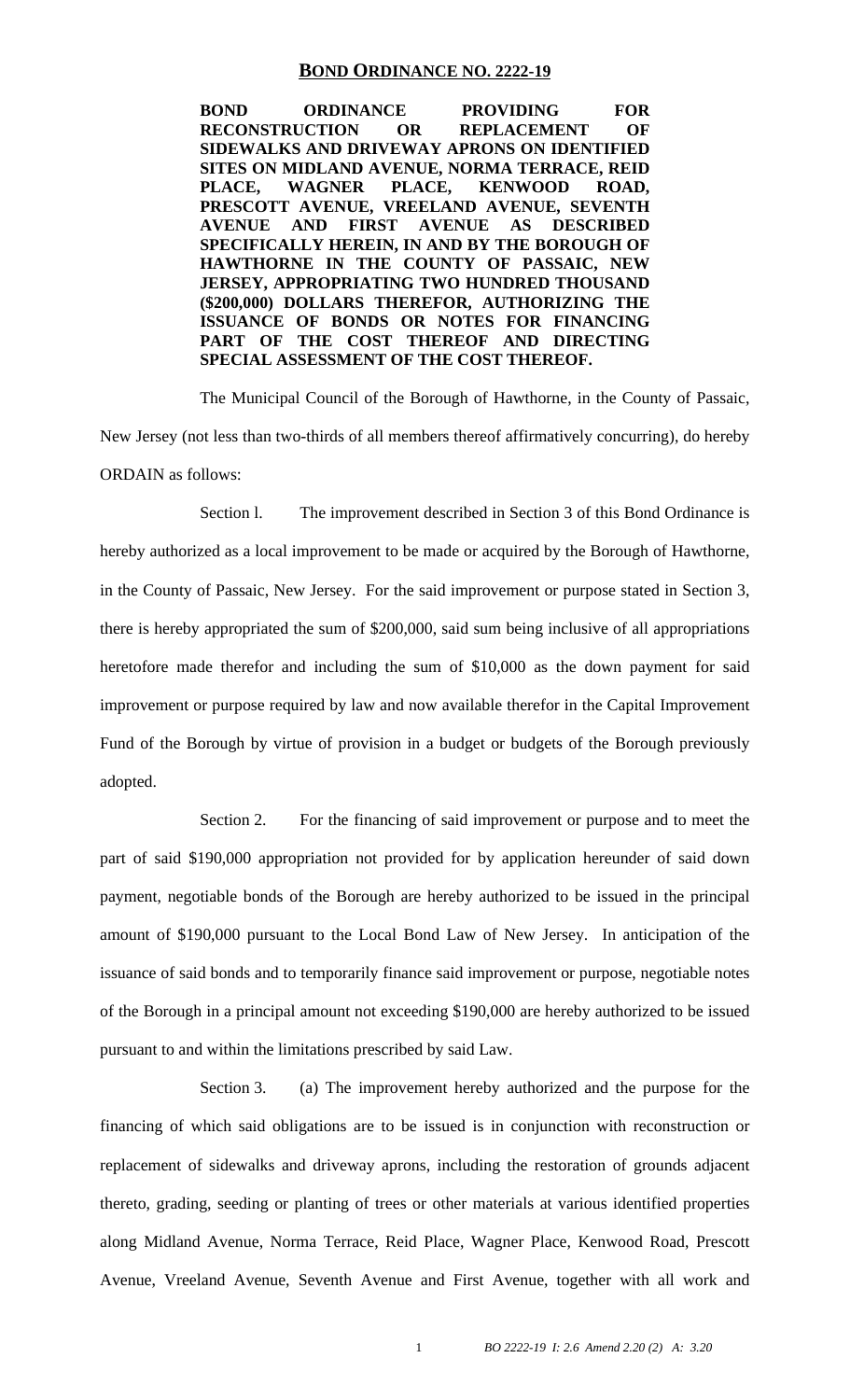materials necessary therefor or incidental thereto, all as shown on and in accordance with plans therefor prepared by Boswell, McClave Engineering, P.E., now on file in the office of the Borough Clerk, and hereby approved. The affected property owners, listed by block and lot as well as street address and name of record owner of each said lot are set forth on a list filed in the office of the Clerk, which list is hereby approved and appended hereto as Schedule A.

(b) The estimated maximum amount of bonds or notes to be issued for said purpose is \$190,000.

(c) The estimated cost of said purpose is \$200,000, the excess thereof over the said estimated maximum amount of bonds or notes being the amount of the said \$190,000 down payment.

Section 4. The following additional matters are hereby determined, declared, recited and stated:

(a) The said purpose described in Section 3 of this Bond Ordinance is not a current expense and is a property or improvement which the Borough may lawfully acquire or make as a local improvement, the cost of which shall be specially assessed in the manner provided herein.

(b) The period of usefulness of said purpose within the limitations of said Local Bond Law, and according to the reasonable life thereof computed from the date of the said bonds authorized by this Bond Ordinance is 10 years.

(c) The supplemental debt statement required by said Law has been duly made and filed in the office of the Borough Clerk and a complete executed duplicate thereof has been filed in the office of the Director of the Division of Local Finance in the Department of Community Affairs of the State of New Jersey, and such statement shows that the gross debt of the Borough as defined in said Law is increased by the authorization of the bonds and notes provided for in this Bond Ordinance by \$190,000 and that the said obligations authorized by this Bond Ordinance will be within all debt limitations prescribed by said Law.

(d) An aggregate amount not exceeding \$40,000 for items of expense mentioned in and permitted under Section 40A:2-20 of said Law may be included in the foregoing estimate of the cost of said improvement or purpose.

(e) The number of annual installments within which the special assessments are to be levied on the lots and parcels of real estate affected by the improvement is five (5) years.

(f) The estimated maximum aggregate amount of the special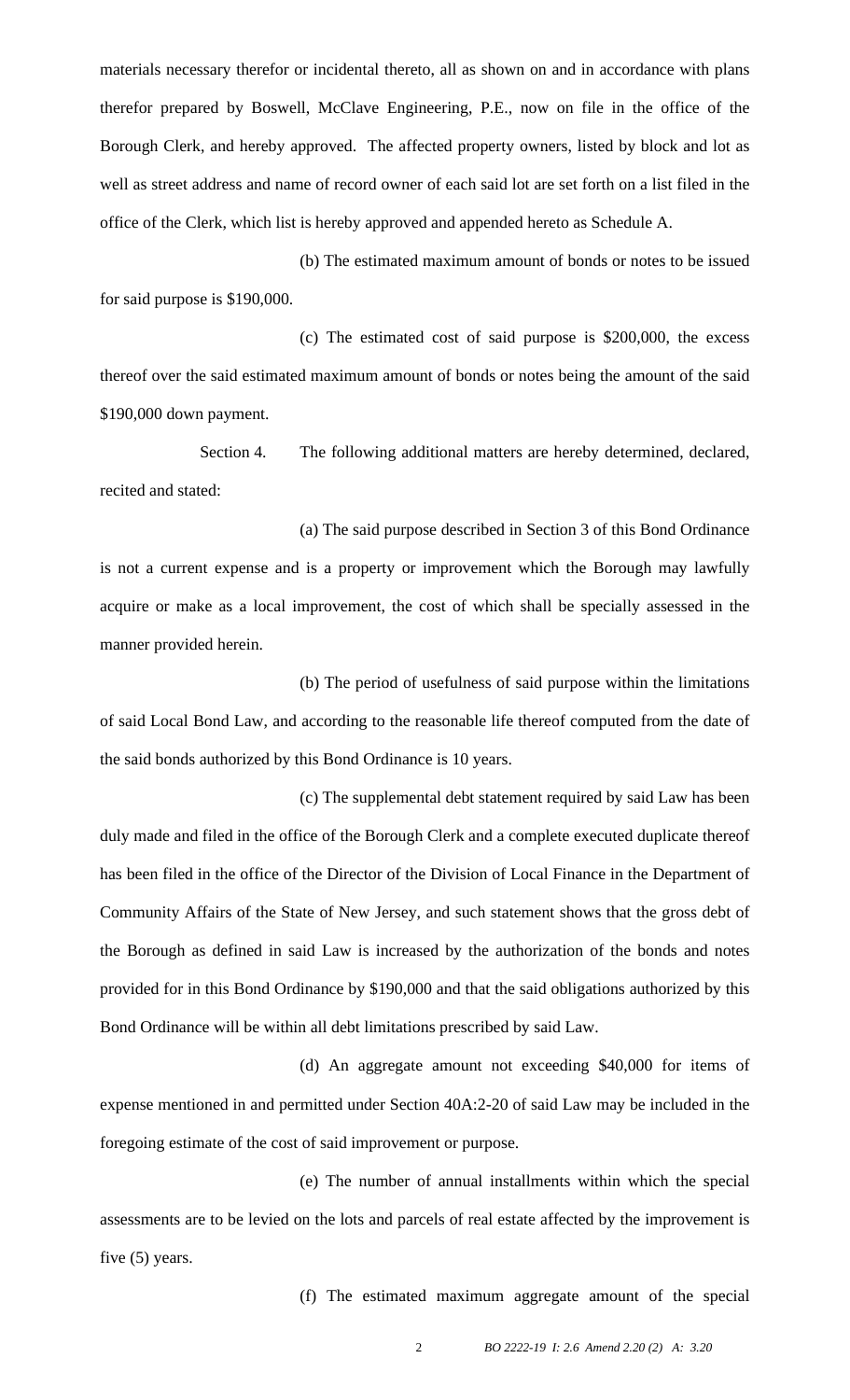Section 5. The full faith and credit of the Borough are hereby pledged to the punctual payment of the principal of and interest on the said obligations authorized by this Bond Ordinance. Said obligations shall be direct, unlimited obligations of the Borough, and the Borough shall be obligated to levy ad valorem taxes upon all the taxable property within the Borough for the payment of said obligations and interest thereon without limitations of rate or amount.

Section 6. All bond anticipation notes issued hereunder shall mature at such times as may be determined by the chief financial officer; provided that no note shall mature later than one year from its date. The notes shall bear interest at such rate or rates and be in such form as may be determined by the chief financial officer. The chief financial officer shall determine all matters in connection with notes issued pursuant to this ordinance, and the chief financial officer's signature upon the notes shall be conclusive evidence as to all such determinations. All notes issued hereunder may be renewed from time to time subject to the provisions of N.J.S.A. 40A:2-8(a). The chief financial officer is hereby authorized to sell part or all of the notes from time to time at public or private sale and to deliver them to the purchasers thereof upon receipt of payment of the purchase price plus accrued interest from their dates to the date of delivery thereof. The chief financial officer is directed to report in writing to the governing body at the meeting next succeeding the date when any sale or delivery of the notes pursuant to this ordinance is made. Such report must include the amount, the description, the interest rate, and the maturity schedule of the notes sold, the price obtained and the name of the purchaser.

Section 7. The capital budget of the Borough is hereby amended to conform with the provisions of this Ordinance to the extent of any inconsistency herewith. Resolutions in the form promulgated by the Local Finance Board showing all detail of the amended capital budget and capital program as approved by the Director, Division of Local Government Services, are on file with the Borough Clerk and are available for public inspection.

Section 8. The improvement described in Section 3 of this ordinance shall be undertaken as a sidewalk and driveway apron improvement and the cost thereof shall be assessed in the manner set forth in this paragraph. An accurate account of the cost of construction of the sidewalk and driveway apron, and improvements incidental thereto as described herein, shall be kept, and such cost shall be assessed upon the several properties fronting on the improvement, as nearly as may be in proportion to the particular benefit, advantage or increase in value which the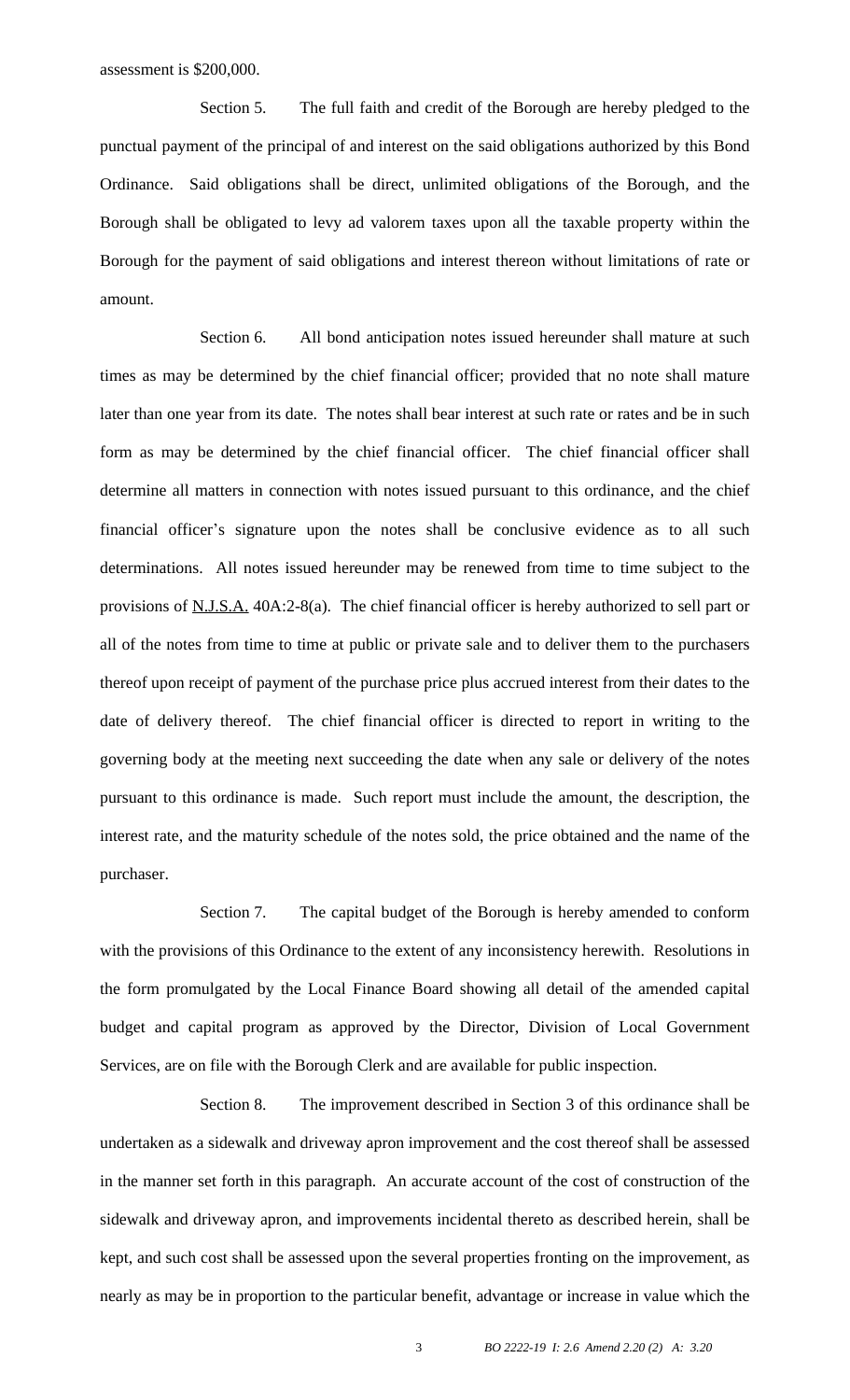respective parcels of land or real estate shall be deemed to receive by reason of said improvement and in no case shall any assessment on any parcel of land exceed the amount of such peculiar benefit, advantage or increase in value, and if benefit so assessed shall not equal the cost, the balance shall be paid by the Borough.

Section 9. Unless notice of the pendency of this ordinance is given in accordance with N.J.S.A. 40:65-6, the Borough Clerk shall cause Notice of the proposed improvement to be given to the owner or owners of real estate affected thereby prior to the making of the improvement described in Section 3 hereof or the awarding of any contract for such improvement. The Notice shall contain a description of the property affected sufficient to identify it, a description of the improvement and a statement that unless the owner or owners complete the improvement within 30 days after service thereof, the Borough will make the improvement at the expense of the owner or owners. Such Notice shall be served in accordance with the provisions of N.J.S.A. 40:65-2 to N.J.S.A. 40:65-5, and the proof of service shall be filed with the officer of the Borough in charge of the records of tax liens of the Borough within ten days after service thereof.

Section 10. The owner of any land upon which any assessment for the local improvement shall have been made may pay such assessment in the number of equal yearly installments herein determined, with legal interest on the unpaid balance of the assessment. The first of the installments shall be due and payable two months after the confirmation of the assessment, and such subsequent annual installment and interest shall be payable in each successive year thereafter at such time as the governing body shall by resolution determine, provided that any owner of land so assessed shall have the privilege of paying the whole of any assessment or of any balance of installments with accrued interest thereon at any time. Whenever any such installment shall remain unpaid for thirty (30) days from and after the time it shall become due and payable, the whole assessment or balance thereof shall become and be immediately due and payable and shall draw interest at the rate imposed upon the arrearage of taxes in the Borough and shall be collected in the same manner as provided by law for other pastdue assessments. Such assessment shall remain a lien upon the land described herein until the assessment with all installments and accrued interest thereon shall be paid and satisfied. Notwithstanding anything herein to the contrary, the Borough shall have the right to waive default as may be permitted by law.

Section 11. This Bond Ordinance shall take effect 20 days after the first publication thereof after final adoption, as provided by said Local Bond Law.

4 *BO 2222-19 I: 2.6 Amend 2.20 (2) A: 3.20*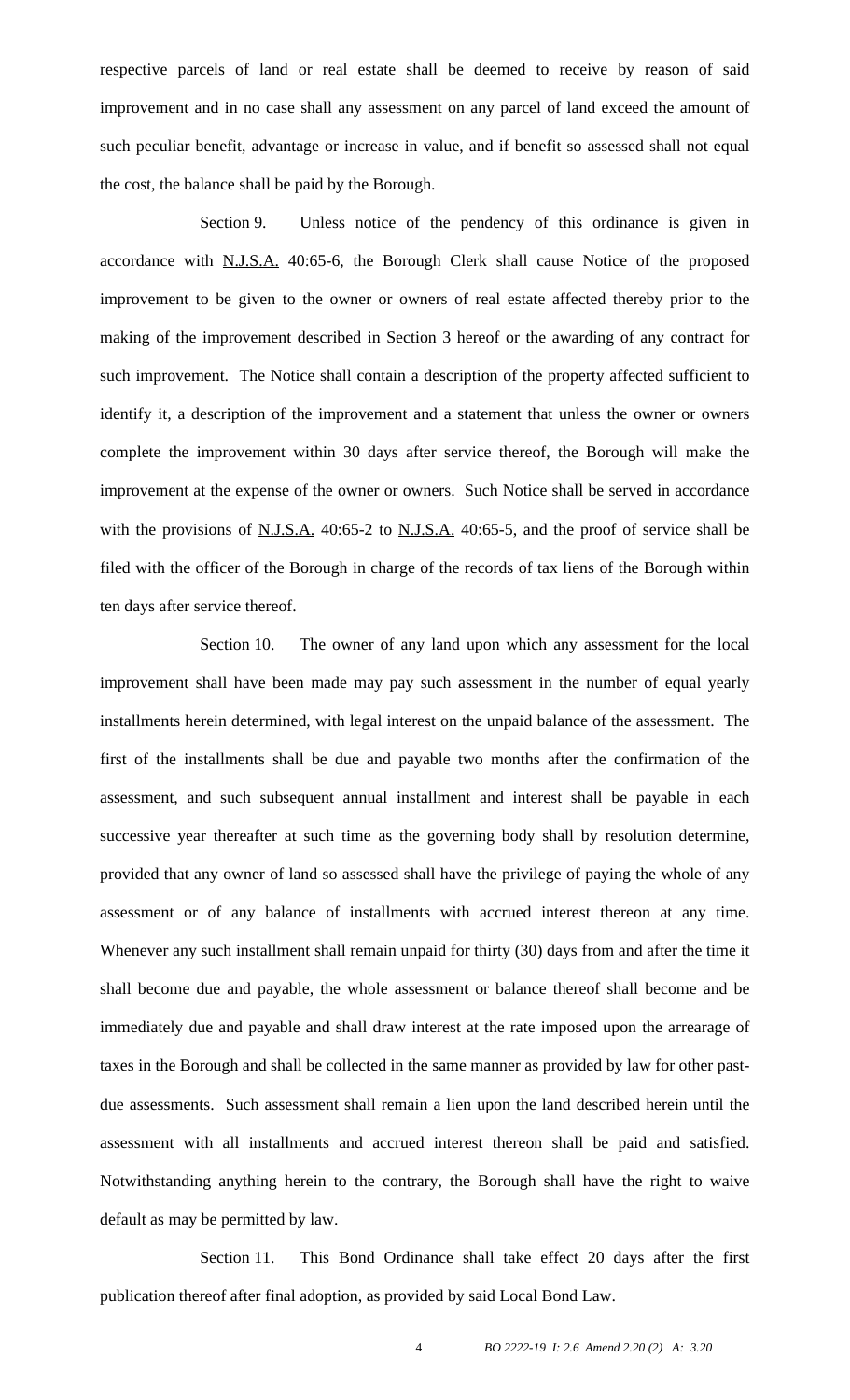New Jersey, held on February 6, 2019. It was amended by resolution adopted on February 20, 2019. It will be further considered for final passage after public hearing thereon, at a meeting of said Municipal Council to be held in the Municipal Building, 445 Lafayette Avenue, in said Borough on March 20, 2019, at 7:00 p.m., at which time and place all interested members of the public who desire will be given an opportunity to be heard in connection with said Ordinance, and during the week prior to and up to and including the date of such meeting, copies of said Ordinance will be made available at the Borough of Hawthorne website, www.hawthornenj.org and at the Clerk's Office in said Municipal Building during regular business hours at no cost to the members of the general public who shall request the same.

> Lori DiBella, RMC, CMC Borough Clerk

#### **THIS IS TO CERTIFY THAT THE FOREGOING IS A TRUE AND EXACT COPY OF AN ORDINANCE ADOPTED BY THE MUNICIPAL COUNCIL OF THE BOROUGH OF HAWTHORNE AT A REGULAR MEETING ON MARCH 20, 2019.**

**[ATTEST:](http://www.hawthornenj.org)**

**\_\_\_\_\_\_\_\_\_\_\_\_\_\_\_\_\_\_\_\_\_\_\_\_\_\_\_\_\_\_\_\_\_ \_\_\_\_\_\_\_\_\_\_\_\_\_\_\_\_\_\_\_\_\_\_\_\_\_\_\_\_\_\_\_\_\_\_\_ Frank E. Matthews, Council President Lori DiBella, RMC, CMC, Borough Clerk** 

**APPROVED:**

**\_\_\_\_\_\_\_\_\_\_\_\_\_\_\_\_\_\_\_\_\_\_\_\_\_ Richard S. Goldberg, Mayor**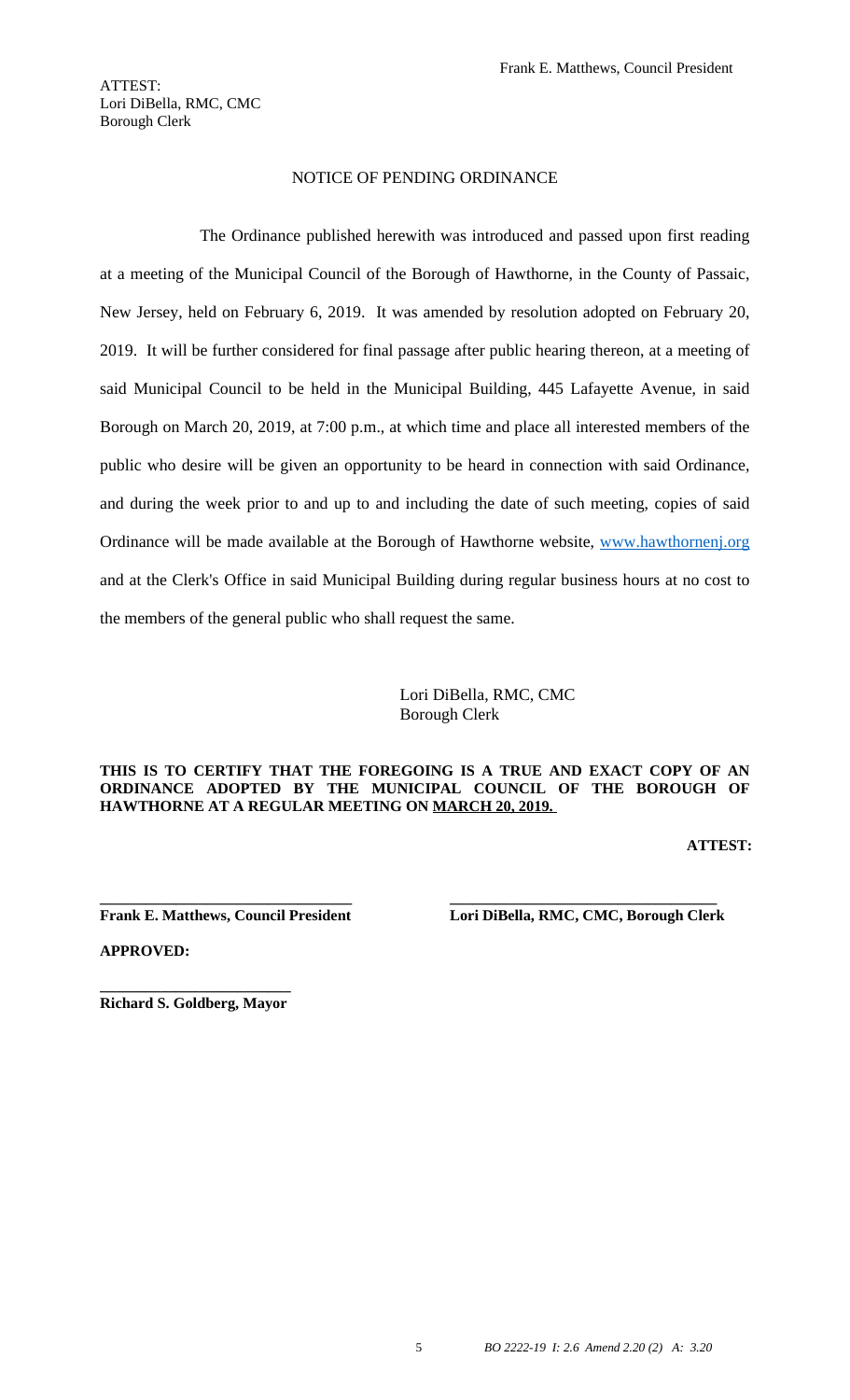# **2019 Road Program Resident Assessment Worksheet**

# **Norma Terrace Prescott A**

| <b>Block</b> | Lot            | <b>Property Address</b> | <b>Block</b> | Lot | <b>Property Address</b>    |
|--------------|----------------|-------------------------|--------------|-----|----------------------------|
| 23           | 5              | 10 Reid Place           | 59           | 1   | 149 Prescott Avenue        |
| 23           | 6              | 41 Midland Avenue       | 59           | 17  | <b>147 Prescott Avenue</b> |
| 23.01        |                | 9 Norma Terrace         | 59           | 16  | 145 Prescott Avenue        |
| 23.01        | 2              | 7 Norma Terrace         | 59           | 15  | 143 Prescott Avenue        |
| 23.01        | 3              | 5 Norma Terrace         | 59           | 14  | 141 Prescott Avenue        |
| 23.01        | $\overline{4}$ | 3 Norma Terrace         | 59           | 13  | 139 Prescott Avenue        |
| 23.01        | 5              | 1 Norma Terrace         | 52           | 1   | 133 Prescott Avenue        |
|              |                |                         |              |     |                            |

### **Midland Avenue**

| <b>Block</b> | Lot               | <b>Property Address</b> | 52             | $\overline{4}$ | 127 Prescott Avenue        |
|--------------|-------------------|-------------------------|----------------|----------------|----------------------------|
| 23           |                   | 11 Wagner Place         | 52             | 23             | 125 Prescott Avenue        |
| 25           | 8                 | 12 Wagner Place         | 52             | 22             | 123 Prescott Avenue        |
| 25           | 9                 | 11 Midland Avenue       | 52             | 21             | 121 Prescott Avenue        |
| 25           | 10                | 9 Midland Avenue        | 52             | 20             | 119 Prescott Avenue        |
| 25           | 11                | 7 Midland Avenue        | 5              | 5              | 113 Prescott Avenue        |
| 25           | $12 \overline{ }$ | 5 Midland Avenue        | 5              | $\overline{4}$ | <b>111 Prescott Avenue</b> |
| 26           | 1                 | 2 Midland Avenue        | 5              | 3              | 109 Prescott Avenue        |
| 26           | 2                 | 4 Midland Avenue        | 5              | 2              | <b>107 Prescott Avenue</b> |
| 26           | 3                 | 6 Midland Avenue        | 5              | 1.01           | 101 Prescott Avenue        |
| 26           | 4                 | 8 Midland Avenue        | $\overline{4}$ | $\overline{4}$ | 93 Prescott Avenue         |
| 26           | 5                 | 10 Midland Avenue       | 4              | 3.01           | 89 Prescott Avenue         |
| 26           | 6                 | 18 Wagner Place         | 4              | 3              | 85 Prescott Avenue         |

### **Kenwood Road**

| <b>Block</b> | Lot            | <b>Property Address</b> | 3                     | 3              | 65 Prescott Avenue      |
|--------------|----------------|-------------------------|-----------------------|----------------|-------------------------|
| 288.01       | 1              | Undeveloped Lot         | 3                     | 1              | 55 Prescott Avenue      |
| 288.01       | 5              | 25 Kenwood Road         | 3                     |                | 49 Prescott Avenue      |
| 288.01       | 6              | 29 Kenwood Road         |                       |                |                         |
|              |                |                         | <b>Seventh Avenue</b> |                |                         |
| 288.01       | $\overline{7}$ | 33 Kenwood Road         | (Van Winkle to Utter) |                |                         |
| 288.01       | 8              | 39 Kenwood Road         | <b>Block</b>          | Lot            | <b>Property Address</b> |
| 288.01       | 9              | 43 Kenwood Road         | 214                   | 1              | 85 7th Ave              |
| 288.02       | 8              | 40 Kenwood Road         | 214                   | $\overline{2}$ | 89 7th Ave              |
| 288.02       | $\overline{7}$ | 34 Kenwood Road         | 214                   | 3              | 93 7th Ave              |
| 288.02       | 6              | 30 Kenwood Road         | 214                   | 6              | 103 7th Ave             |
| 288.02       | 5              | 24 Kenwood Road         | 214                   | 7              | 105 7th Ave             |
| 288.02       | 4              | 20 Kenwood Road         |                       |                |                         |
| 288.02       | 3              | 16 Kenwood Road         |                       |                |                         |
| 288.02       | 2              | 12 Kenwood Road         |                       |                |                         |
|              |                |                         |                       |                |                         |

### **Vreeland Avenue**

| <b>Block</b> | Lot            | <b>Property Address</b>  |
|--------------|----------------|--------------------------|
| 153          | 19             | 37 (77) Vreeland Avenue  |
| 153          | $\overline{2}$ | 85 Vreeland Avenue       |
| 153          | 3              | 89 Vreeland Avenue       |
| 142          | 11             | 197 Bamford Avenue       |
| 142          | 12             | 200 Parmelee Avenue      |
| 141          | 21             | 32 Vreeland Avenue       |
| 141          | 22             | 196 Buena Vista Avenue   |
| 138          | 20             | 197 Buena Vista Avenue   |
| 138          | 21             | 200 Arlington Avenue     |
| 137          | 16             | 195 Arlington Avenue     |
| 137          | 17             | 516 Lafayette Avenue     |
| 160          | 35             | 524 Lafayette Avenue     |
| 160          | 1              | 3 Third Avenue           |
| 159          | 35             | 4 Third Avenue           |
| 159          | 1              | 3 Vreeland Avenue        |
| 159          | $\overline{2}$ | <b>7 Vreeland Avenue</b> |
| 154          | 33             | 15 Vreeland Avenue       |

| <b>Prescott Avenue</b> |                         |                            |  |  |  |  |  |  |
|------------------------|-------------------------|----------------------------|--|--|--|--|--|--|
| <b>Block</b>           | Lot                     | <b>Property Address</b>    |  |  |  |  |  |  |
| 59                     | 1                       | 149 Prescott Avenue        |  |  |  |  |  |  |
| 59                     | 17                      | 147 Prescott Avenue        |  |  |  |  |  |  |
| 59                     | 16                      | 145 Prescott Avenue        |  |  |  |  |  |  |
| 59                     | 15                      | 143 Prescott Avenue        |  |  |  |  |  |  |
| 59                     | 14                      | 141 Prescott Avenue        |  |  |  |  |  |  |
| 59                     | 13                      | <b>139 Prescott Avenue</b> |  |  |  |  |  |  |
| 52                     | 1                       | 133 Prescott Avenue        |  |  |  |  |  |  |
| $\overline{52}$        | $\overline{2}$          | 131 Prescott Avenue        |  |  |  |  |  |  |
| 52                     | 3                       | 129 Prescott Avenue        |  |  |  |  |  |  |
| 52                     | $\overline{4}$          | 127 Prescott Avenue        |  |  |  |  |  |  |
| 52                     | 23                      | 125 Prescott Avenue        |  |  |  |  |  |  |
| 52                     | 22                      | 123 Prescott Avenue        |  |  |  |  |  |  |
| 52                     | 21                      | 121 Prescott Avenue        |  |  |  |  |  |  |
| 52                     | 20                      | 119 Prescott Avenue        |  |  |  |  |  |  |
| 5                      | 5                       | 113 Prescott Avenue        |  |  |  |  |  |  |
| 5                      | $\overline{4}$          | 111 Prescott Avenue        |  |  |  |  |  |  |
| 5                      | 3                       | 109 Prescott Avenue        |  |  |  |  |  |  |
| 5                      | $\overline{c}$          | 107 Prescott Avenue        |  |  |  |  |  |  |
| 5                      | 1.01                    | 101 Prescott Avenue        |  |  |  |  |  |  |
| $\overline{4}$         | $\overline{\mathbf{4}}$ | 93 Prescott Avenue         |  |  |  |  |  |  |
| 4                      | 3.01                    | 89 Prescott Avenue         |  |  |  |  |  |  |
| $\overline{4}$         | 3                       | 85 Prescott Avenue         |  |  |  |  |  |  |
| 4                      | 2<br>73 Prescott Avenue |                            |  |  |  |  |  |  |
| 3                      | 5                       | 69 Prescott Avenue         |  |  |  |  |  |  |
| 3                      | 3                       | 65 Prescott Avenue         |  |  |  |  |  |  |
| 3                      | $\overline{1}$          | 55 Prescott Avenue         |  |  |  |  |  |  |
| 3                      | 1                       | 49 Prescott Avenue         |  |  |  |  |  |  |

## **Seventh Avenue**

| <b>Block</b> | Lot | <b>Property Address</b> |
|--------------|-----|-------------------------|
| 214          | 1   | 85 7th Ave              |
| 214          | 2   | 89 7th Ave              |
| 214          | 3   | 93 7th Ave              |
| 214          | 6   | 103 7th Ave             |
| 214          |     | 105 7th Ave             |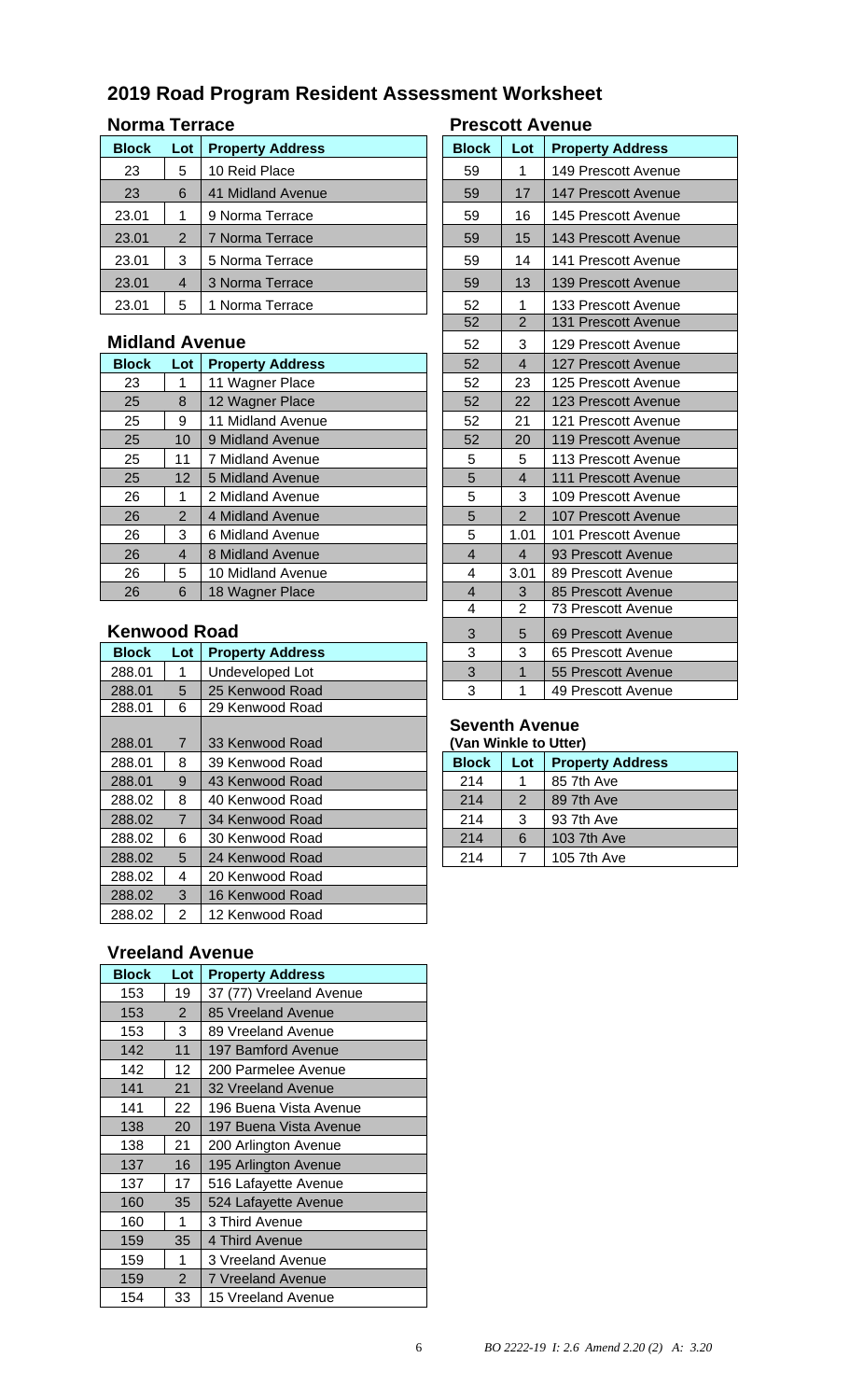|  | 25 Vreeland Avenue |
|--|--------------------|
|  | 29 Vreeland Avenue |

### **Wagner Place**

| <b>Block</b> | Lot<br>4.0              | <b>Property Address</b>                |                            |                |                                  |
|--------------|-------------------------|----------------------------------------|----------------------------|----------------|----------------------------------|
| 24           | 1                       | 342 Diamond Bridge Avenue              |                            |                | <b>First Avenue (Rea to Vree</b> |
| 25           | 5                       | 6 Wagner Place                         | <b>Bloc</b><br>$\mathbf k$ | Lot            | <b>Property Address</b>          |
| 25           | 6                       | 8 Wagner Place                         | 154                        | 4              | 11 First Avenue                  |
| 25           | 7                       | 10 Wagner Place                        | 154                        | 5              | 17 First Avenue                  |
| 25           | 8                       | 12 Wagner Place                        | 154                        | 6              | 21 First Avenue                  |
| 26           | 6                       | 18 Wagner Place                        | 154                        | $\overline{7}$ | 25 First Avenue                  |
| 26           | 7                       | 20 Wagner Place                        | 154                        | 8              | 29 First Avenue                  |
| 26           | 8                       | 22 Wagner Place                        | 154                        | 10             | 37 First Avenue                  |
| 26           | 9                       | 24 Wagner Place                        | 154                        | 11             | 43 First Avenue                  |
| 26           | 10                      | 26 Wagner Place                        | 154                        | 12             | 45 First Avenue                  |
| 26           | 11                      | 28 Wagner Place                        | 154                        | 13             | 49 First Avenue                  |
| 26           | 12                      | 30 Wagner Place                        | 154                        | 14             | 53 First Avenue                  |
| 26           | 13                      | 34 Wagner Place                        | 154                        | 15             | 55 First Avenue                  |
| 26           | 14                      | 36 Wagner Place                        | 154                        | 16             | 57 First Avenue                  |
| 28.02        | 5                       | 46 Wagner Place                        | 154                        | 17             | 58 Rea Avenue                    |
| 28.02        | 4.0<br>1                |                                        | 145                        | 10             |                                  |
| 28.02        | $\overline{\mathbf{4}}$ | 48 Wagner Place                        | 145                        | 11             | 46 Rea Avenue<br>58 First Avenue |
| 28.02        | 3                       | 52 Wagner Place                        | 153                        | 9              | 52 First Avenue                  |
| 28.02        | $\mathbf{1}$            | 66 Wagner Place<br>83 Hawthorne Avenue | 153                        | 10             | 48 First Avenue                  |
| 28           | 27                      | 79 Wagner Place                        | 153                        | 12             | 40 First Avenue                  |
| 28           | 28                      | 73 Wagner Place                        | 153                        | 13             | 36 First Avenue                  |
| 28           | 29                      | 69 Wagner Place                        | 153                        | 16             | 22 First Avenue                  |
| 28           | 30                      | 65 Wagner Place                        | 153                        | 19             | 37 (77) Vreeland Ave             |
| 24           | 1                       | 59 Wagner Place                        |                            |                |                                  |
| 24           | $\overline{c}$          | 55 Wagner Place                        |                            |                |                                  |
| 24           | 3                       | 47 Wagner Place                        |                            |                |                                  |
| 24           | 5                       | 37 Wagner Place                        |                            |                |                                  |
| 24           | 6                       | 33 Wagner Place                        |                            |                |                                  |
|              | 6.0                     |                                        |                            |                |                                  |
| 24           | $\mathbf{1}$            | 29 Wagner Place                        |                            |                |                                  |
| 24           | $\overline{7}$          | 27 Wagner Place                        |                            |                |                                  |
| 24           | 8                       | 25 Wagner Place                        |                            |                |                                  |
| 24           | 9                       | 23 Wagner Place                        |                            |                |                                  |
| 24           | 10                      | 21 Wagner Place                        |                            |                |                                  |
| 24           | 11                      | 19 Wagner Place                        |                            |                |                                  |
| 24           | 12                      | 17 Wagner Place                        |                            |                |                                  |
| 23           | 1                       | 11 Wagner Place                        |                            |                |                                  |
| 23           | $\overline{2}$          | 9 Wagner Place                         |                            |                |                                  |
| 23           | 3                       | 7 Wagner Place                         |                            |                |                                  |
| 23           | $\overline{4}$          | 5 Wagner Place                         |                            |                |                                  |

## **Reid Place**

| <b>Block</b>             | Lot | <b>Property Address</b> |
|--------------------------|-----|-------------------------|
| 23                       | 4   | 5 Wagner Place          |
| 10 Reid Place<br>23<br>5 |     |                         |
| 23.01                    | 5   | 1 Norma Terrace         |
| 23.01                    | 6   | 30 Reid Place           |
| 23.01                    | 7   | 34 Reid Place           |
| 22                       | 8   | 35 Reid Place           |
| 22                       | 9   | 29 Reid Place           |
| 22<br>10                 |     | 25 Reid Place           |
| 22                       | 12  | 11 Reid Place           |

# **1 542 First Avenue (Rea to Vreeland)**

| <b>Bloc</b><br>k | Lot            | <b>Property Address</b> |  |
|------------------|----------------|-------------------------|--|
| 154              | 4              | 11 First Avenue         |  |
| 154              | 5              | 17 First Avenue         |  |
| 154              | 6              | 21 First Avenue         |  |
| 154              | $\overline{7}$ | 25 First Avenue         |  |
| 154              | 8              | 29 First Avenue         |  |
| 154              | 10             | 37 First Avenue         |  |
| 154              | 11             | 43 First Avenue         |  |
| 154              | 12             | 45 First Avenue         |  |
| 154              | 13             | 49 First Avenue         |  |
| 154              | 14             | 53 First Avenue         |  |
| 154              | 15             | 55 First Avenue         |  |
| 154              | 16             | 57 First Avenue         |  |
| 154              | 17             | 58 Rea Avenue           |  |
| 145              | 10             | 46 Rea Avenue           |  |
| 145              | 11             | 58 First Avenue         |  |
| 153              | 9              | 52 First Avenue         |  |
| 153              | 10             | 48 First Avenue         |  |
| 153              | 12             | 40 First Avenue         |  |
| 153              | 13             | 36 First Avenue         |  |
| 153              | 16             | 22 First Avenue         |  |
| 153              | 19             | 37 (77) Vreeland Ave    |  |